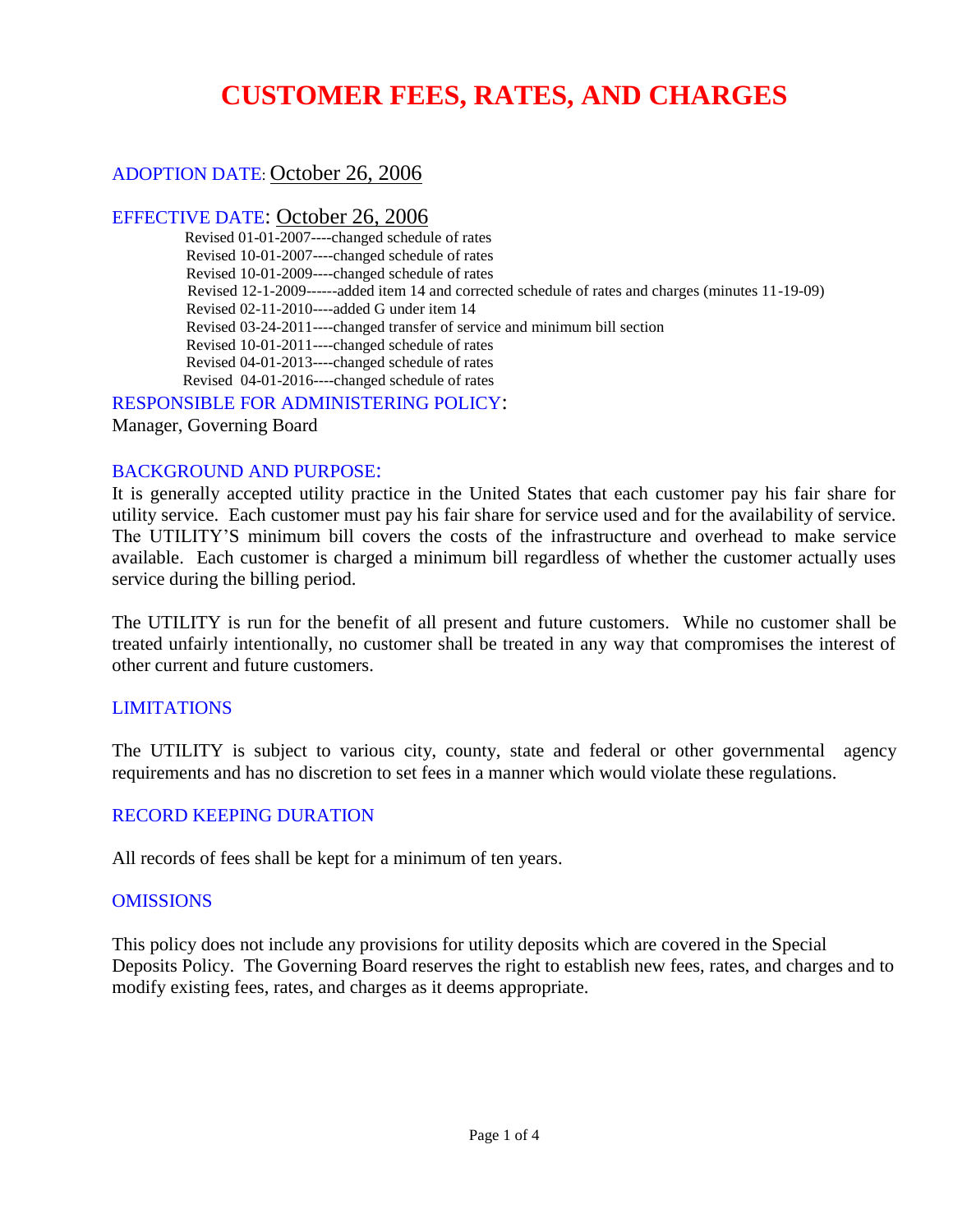# POLICY

## Charges for New Service

| Application fee                                               | 1Any customer or potential customer desiring utility service from this UTILITY<br>shall fill out a CUSTOMER APPLICATION FORM. The fee associated with<br>the application is NOT a security deposit and is Not refundable unless the<br>UTILITY cannot, within a reasonable period of time, provide service.                                                                                                                                                                                                                                                   |  |  |
|---------------------------------------------------------------|---------------------------------------------------------------------------------------------------------------------------------------------------------------------------------------------------------------------------------------------------------------------------------------------------------------------------------------------------------------------------------------------------------------------------------------------------------------------------------------------------------------------------------------------------------------|--|--|
| Transfer of service<br>(see item 15 rules<br>and regulations) | 2 No application fee shall be charged to transfer an existing account to another<br>address including immediate family member (spouse, mother, father, brother,<br>sister, son, daughter, mother-in-law, father-in-law, daughter-in-law, son-in-<br>law, grandmother, grandfather, grandson, granddaughter, step-father, step-<br>mother, step-children, brother-in-law, sister-in-law, and legal guardians) or a<br>cohabitant of residence over six (6) months. Proof of residence may be<br>required for cohabitant and (relationship) for family members. |  |  |
| Landlords                                                     | 3No application fee shall be assessed to a property owner who resumes<br>responsibility for service formerly in the name of a tenant.                                                                                                                                                                                                                                                                                                                                                                                                                         |  |  |
| Tap Fees                                                      | 4 A tap fee is a charge made when utility service is initially run from the main<br>line to the customer's property line. The ownership of the tap is conveyed<br>along with the property.                                                                                                                                                                                                                                                                                                                                                                    |  |  |
| Multiple<br>Connections not<br>Allowed                        | 5A residential or commercial/industrial tap shall entitle a customer to utility<br>service to one and only one dwelling or business. If a second residential<br>dwelling or business is to receive service on the same or neighboring tract, a<br>second tap must be obtained.                                                                                                                                                                                                                                                                                |  |  |
|                                                               | 6If any customer fails to disconnect any additional dwellings during the allotted<br>time period, the customers service shall be disconnected for violation of the<br>rules and regulations of this UTILITY, at the convenience of the UTILITY.                                                                                                                                                                                                                                                                                                               |  |  |
| <b>Temporary or Seasonal Charges</b>                          |                                                                                                                                                                                                                                                                                                                                                                                                                                                                                                                                                               |  |  |
| Connection and<br>Disconnection fees                          | 7Customers requiring temporary service shall pay all costs of connecting and<br>disconnecting service, in addition to the regular charge for water used,<br>provided such temporary service can be feasibly provided at the discretion of<br>the UTILITY. No application fee shall be assessed to a property owner who<br>resumes responsibility for service formerly in the name of a tenant.                                                                                                                                                                |  |  |
|                                                               | 8The customer shall pay all costs for the discontinuance and reinstatement of<br>service for temporary repairs and for any other purposes for the customer's<br>exclusive benefit.                                                                                                                                                                                                                                                                                                                                                                            |  |  |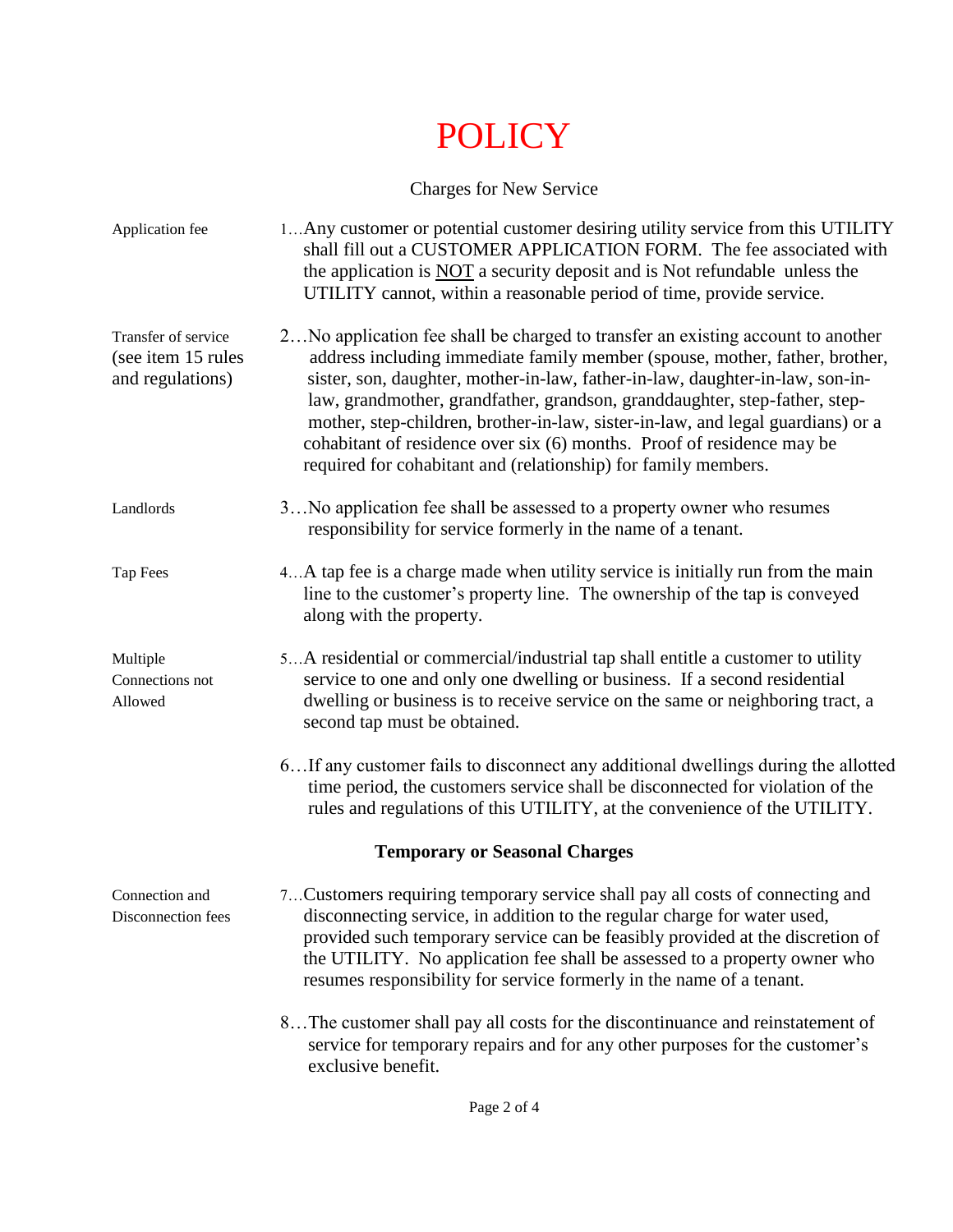| Cut-off requests in<br>writing                      | 9If a customer wishes service to be temporarily turned off, customer must<br>contact the UTILITY in person or in writing. Depending on the duration of the<br>cut-off, the UTILITY will valve off or remove the meter, at its discretion. In<br>either case there is a service call fee for both the cut-off and the reinstatement<br>of service. A minimum bill will be assessed at each billing period.                                                                                                                                                                                                                                                                                                                                                                                                                                                                                                                                                                                                                                                                                                                                                                                                                                                                                                                                 |
|-----------------------------------------------------|-------------------------------------------------------------------------------------------------------------------------------------------------------------------------------------------------------------------------------------------------------------------------------------------------------------------------------------------------------------------------------------------------------------------------------------------------------------------------------------------------------------------------------------------------------------------------------------------------------------------------------------------------------------------------------------------------------------------------------------------------------------------------------------------------------------------------------------------------------------------------------------------------------------------------------------------------------------------------------------------------------------------------------------------------------------------------------------------------------------------------------------------------------------------------------------------------------------------------------------------------------------------------------------------------------------------------------------------|
|                                                     | If a customer wishes for service to be permanent cut-off, the customer must<br>contact the UTILITY in person or in writing.                                                                                                                                                                                                                                                                                                                                                                                                                                                                                                                                                                                                                                                                                                                                                                                                                                                                                                                                                                                                                                                                                                                                                                                                               |
| Minimum bills<br>(contracts after<br>Sept.22, 2006) | 10A minimum bill will be assessed for each customer at each billing period.<br>(the minimum bill reflects each customer's share of the overhead of operating<br>the system). Non-payment of minimum bill for six months shall result in<br>forfeiture of tap. Some situations such as major disaster may be at the<br>discretion of the board. If a customer moves, dies etc. from location, the new<br>owner (be it an individual, bank etc.) will be given the option of honoring the<br>contract or not. If they decide not to honor, the tap will be removed if payment<br>is behind (6) six months or more. If they decide to honor the contract the<br>minimum payment will begin a the time they sign their contract and pay an<br>application fee. If a cohabitant of an residence over six (6) months, or family<br>member (spouse, mother, father, brother, sister, son, daughter, mother-in-law,<br>father-in-law, daughter-in-law, son-in-law, grandmother, grandfather,<br>grandson, granddaughter, step-father, step-mother, step-children, brother-in-<br>law, sister-in-law, and legal guardians) desires to honor the contract, all past<br>due bills shall be paid in full and the application fee will be waved. Proof of<br>residence may be required for a cohabitant and (relationship) proof for<br>family member. |
|                                                     | <b>Miscellaneous Charges</b>                                                                                                                                                                                                                                                                                                                                                                                                                                                                                                                                                                                                                                                                                                                                                                                                                                                                                                                                                                                                                                                                                                                                                                                                                                                                                                              |
| Forfeited discount                                  | 11. If full payment is not received in the UTILITY office by the close of business<br>on the dated noted on the bill, the customer must pay the gross amount shown<br>on the bill.                                                                                                                                                                                                                                                                                                                                                                                                                                                                                                                                                                                                                                                                                                                                                                                                                                                                                                                                                                                                                                                                                                                                                        |
| <b>Testing of Customer</b><br>Meter and charges     | 12. Any customer questioning the accuracy of his meter may pay the bill in<br>question plus a meter testing deposit of \$50.00 (residential meters) and<br>\$350.00(commercial and industrial meters). The UTILITY will remove the<br>meter and ship it to the manufacturer or have a recognized meter testing<br>company test the meter on site. The UTILITY will pay all costs associated<br>with the testing of the meter. If the meter proves to be accurate within the<br>guidelines established for used meters by the American Water Works<br>Association (AWWA), it is deemed to be accurate. If the meter tests accurate,<br>the customer forfeits the meter testing deposit if the meter does not meet<br>AWWA accuracy standards, the UTILITY shall refund the meter testing<br>deposit to the customer and repair or replace the meter.                                                                                                                                                                                                                                                                                                                                                                                                                                                                                       |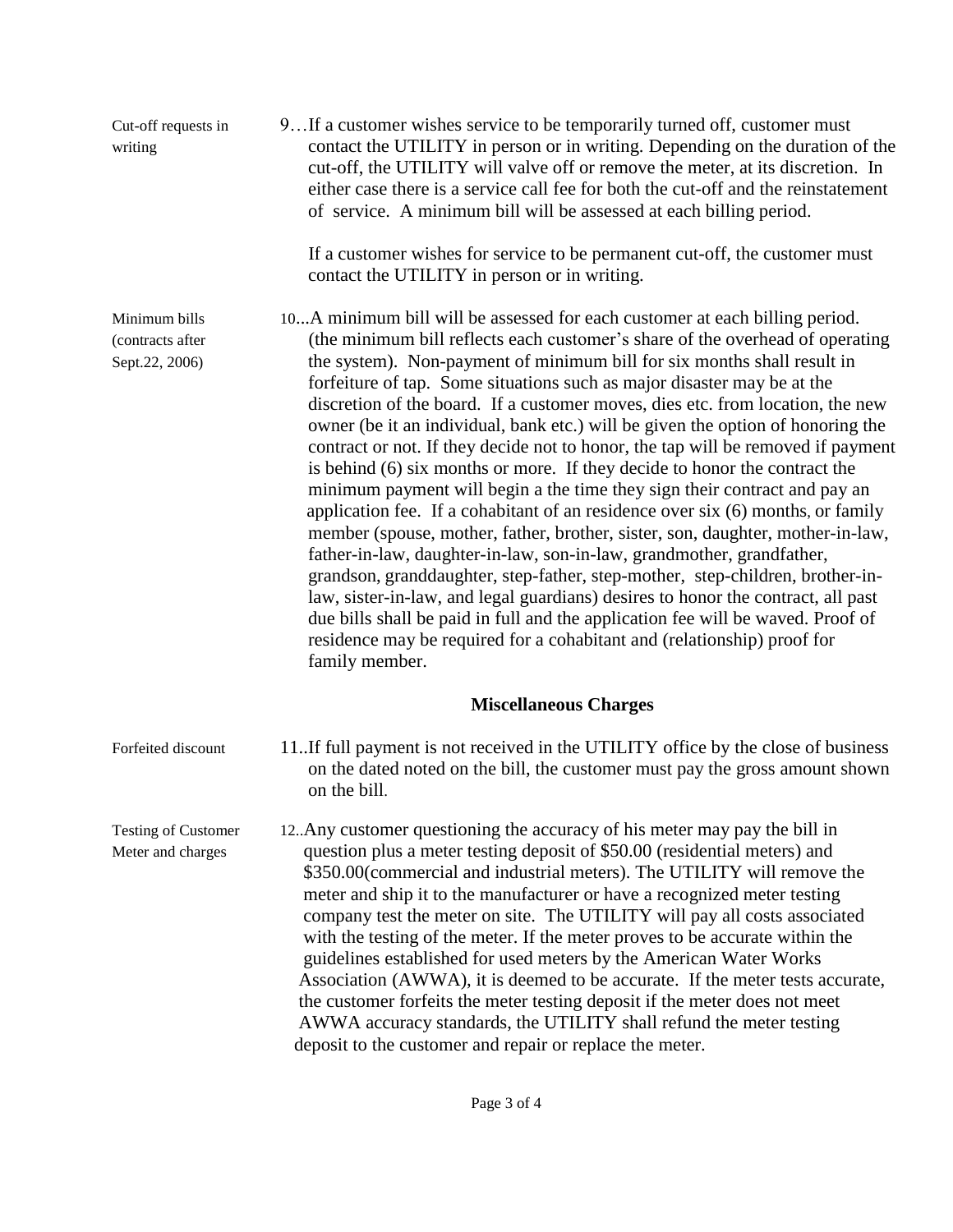Check return charge 13..If a customer check is returned to the UTILITY by a financial institution for any reason, a fee in the amount of \$25.00 will be added to the amount due. The customer will be notified that the check is being held, and the customer may be required to pay the amount by money order, cashier's check or cash, at the desertion of the UTILITY staff.

### Service call 14. SERVICE CALLS INCLUDE THE FOLLOWING BUT NOT LIMITED TO:

- A.Customer request for pressure test
- B. Customer moves from one location to another in the district that requires personnel to travel to site for meter reading, locks, etc.
- C. Leak checks ( if leak is on customers side)
- D. Temporary cut-offs that require personnel to travel to site for meter reading, locks, etc.
- E. Person responsible for bill change from renter to owner. Note: if owner request change prior to meter being cut off the charge will be less. (see rates sheet)
- F. Any request by customer that requires personnel to travel to site as directed by the manager.
- G. No charge if customer request turn off and moving out of district.

### THIS POLICY WILL SUPERSEDE ANY OLD POLICY IF IN CONFLICT

Minutes of Meeting of the Board of Commissioners October 26, 2006